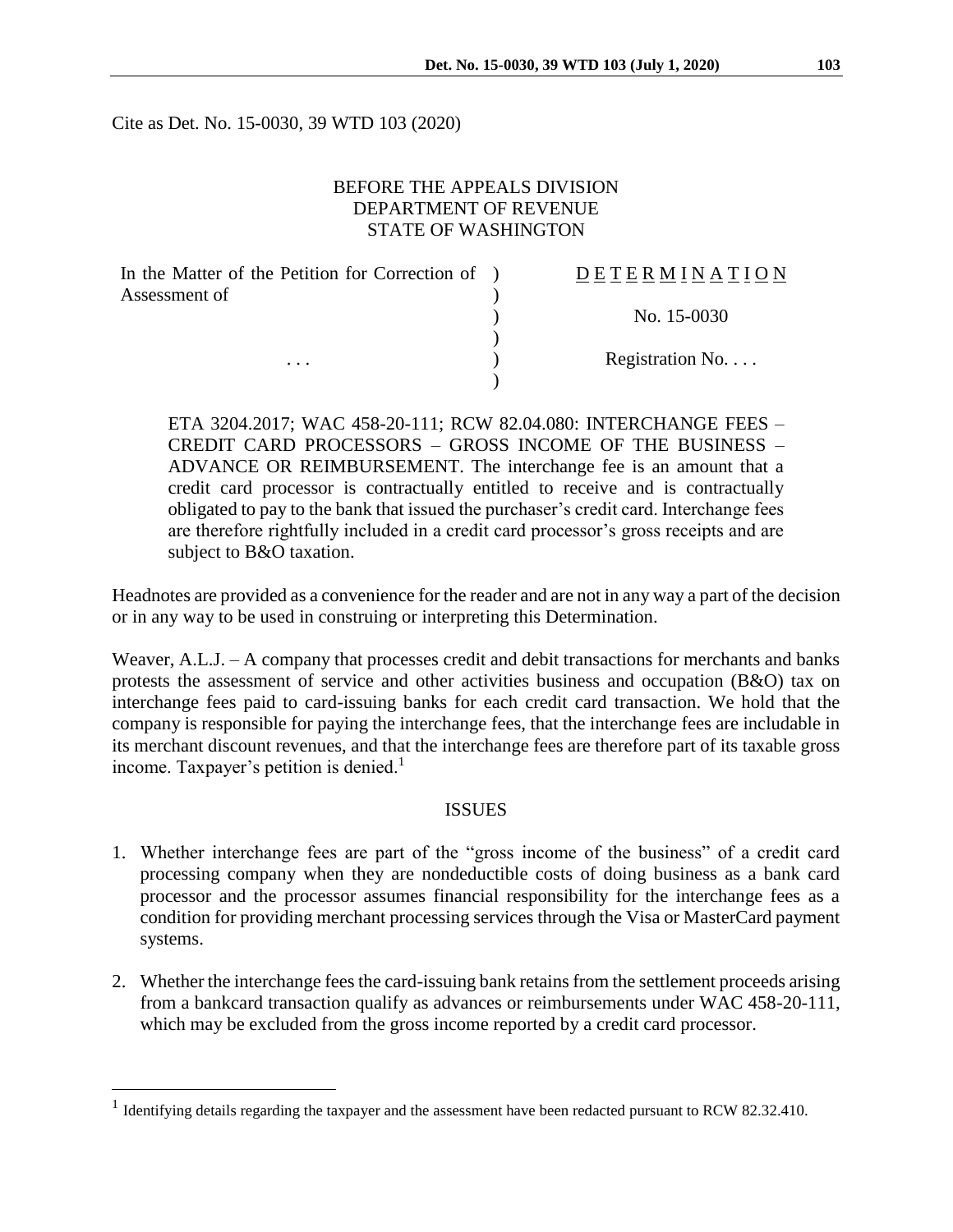### FINDINGS OF FACT

. . . (Taxpayer) is a corporation with principal offices in . . . , California, that is engaged in marketing credit card processing services. Taxpayer acts in the capacity of an Independent Sales Organization (ISO) and, on June 1, 2008, Taxpayer and . . . (Merchant Bank) entered into a "Merchant ISO Agreement" in which Taxpayer agreed to act as the Merchant Bank's agent to market the Merchant Bank's credit card processing services and provide customer support with respect to those services. Taxpayer serves over . . . merchants and processes over \$ . . . in credit card sales volume throughout the United States.

Taxpayer solicits relationships with merchants and enters into a three-party "Merchant Processing Agreement" with the Merchant Bank and the enrolling merchants. Merchant Bank receives payments from merchants for providing credit-card processing services. Taxpayer is likewise entitled to payment for servicing the merchant credit-card processing accounts. In the event that a merchant transaction is "charged back" and the merchant subsequently defaults on payments due to Merchant Bank, Taxpayer acts as a guarantor. It is necessary for Taxpayer to use Merchant Bank, in order to access the Credit Card Associations' services, because the Taxpayer is neither a bank nor a credit union and, therefore, does not possess the requisite capacity to provide credit card processing services directly to merchants by itself or on its own behalf.

The three-party Merchant Processing Agreement lists the contractual terms and conditions for all three parties, Taxpayer, Merchant Bank, and the enrolling merchant, and contains the following provision:

**5.05 Fees and Charges.** Merchant shall pay to [Merchant Bank] the fees and charges set forth in Schedule A (Rates and Fees) including any additional charges applied to Transactions that fail to meet Card Association requirements for the lowest interchange levels. Merchant's Account will be debited through ACH or withheld from daily payments to Merchant for such amounts and for any other fees, charges or adjustments incurred by Merchant and associated with processing services. [Merchant Bank] and [Taxpayer] shall have the right to charge fees, including adding fees for additional services utilized by Merchant, upon thirty (30) days written notice.

Merchant Processing Agreement, ¶ 5.05. While we were not provided with Schedule A, it is our understanding that the rates and fees in Schedule A include the "merchant discount" which, itself, includes the "interchange fee."

The "interchange fee" is the part of the merchant discount that is paid to the Issuing Bank (i.e., the bank that issued the customer's card used in the transaction). Interchange fees are an expense the Taxpayer factors into its determination of the amount merchants are contractually obligated to pay for Taxpayer's credit card processing services. The crux of Taxpayer's case is its claim that it should not be taxed on interchange fees, because Taxpayer never actually receives the interchange fees. Rather, the Issuing Bank and Credit Card Associations retain the fees they are due before transmitting the settlement proceeds, less interchange (and other) fees, to the Merchant Bank for eventual remittance to the merchant. Taxpayer does not dispute that it owes business and occupation (B&O) tax on the funds that flow through to its bank account, because it "actually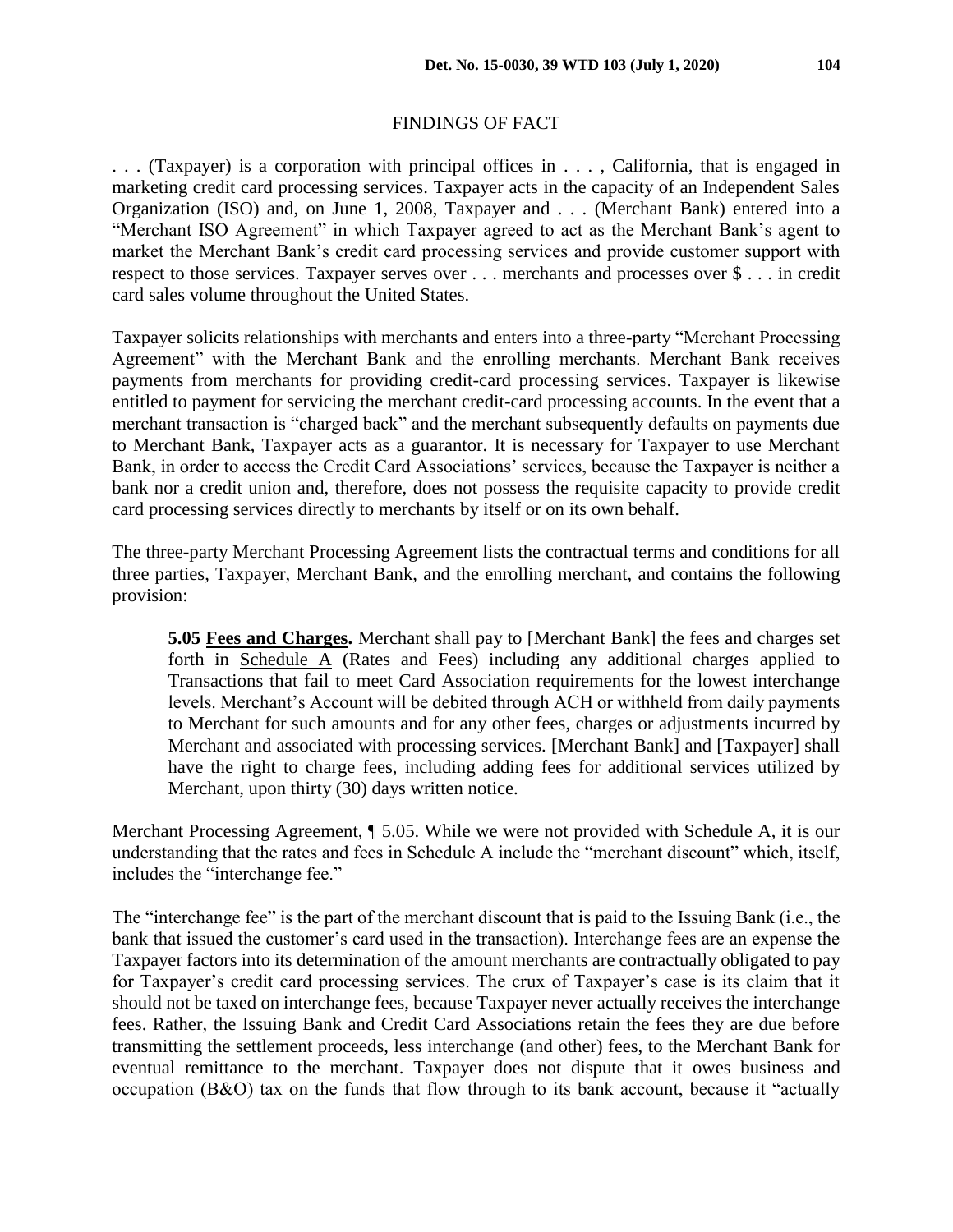receives" them. Taxpayer does dispute that the interchange fees paid to the Issuing Banks and the Credit Card Associations are part of its taxable gross income.

In general, bank interchange fees, debit card network fees, association assessments and other association fees are collected directly from merchant proceeds by the banks who issue consumer credit and debit cards (Issuing Banks) and by third party credit and debit card associations such as Visa and MasterCard (Credit Card Associations). Generally, these fees are set by the Credit Card Associations for all merchants processing transactions on the Credit Card Association networks and do not vary by credit card processing service provider.

Visa has issued a document entitled "Visa U.S.A. Interchange Reimbursement Fees."<sup>2</sup> This document can be found on the internet. The document states in its Introduction:

Visa uses interchange fees as transfer fees between financial institutions to balance and grow the payment system for the benefit of all participants. Merchants do not pay interchange reimbursement fees; merchants pay "merchant discount" to their financial institution. This is an important distinction; because merchants buy a variety of processing services from financial institutions; all these services may be included in their merchant discount rate, which is typically a percentage rate per transaction.

In short, Visa itself explains that merchants pay the merchant discount, but do not pay interchange fees to Issuing Banks or to Credit Card Associations (like Visa). Therefore, according to Visa, the merchant is not liable to Visa or Issuing Banks for payment of the interchange fees. Rather, the interchange fee is the obligation of the Merchant Bank and/or the third party that provides merchant processing services under the sponsorship of the Merchant Bank.

With respect to the issue of who bears the risk of loss (as between the Merchant Bank and the credit card processor) from merchant default, paragraph 4.12 of the Merchant ISO Agreement,<sup>3</sup> provides:

[Taxpayer] will pay all costs it incurs in connection with the performance of its obligations under this Agreement, including, without limitation, all Association registration and renewal fees, interchange fees, assessments, authorization fees, settlement fees, ACH fees, transaction fees, chargeback fees, report fees, statement fees, statement message fees, merchant enrollment fees, telephone authorization fees, monitoring fees, imaging costs, and postage, courier and other fees and Association fines and penalties. In addition [Taxpayer] will pay any and all fees, charges, and costs imposed by any Association, Third Party Service provider or other third party providing any service or product in connection with this Agreement or [Merchant Bank's] or [Taxpayer's] performance of the Services or its obligations under this Agreement.

<sup>2</sup> *See* <http://usa.visa.com/download/merchants/Visa-USA-Interchange-Reimbursement-Fees-2014-Oct-18.pdf.> (last visited, November 14, 2014).

<sup>&</sup>lt;sup>3</sup> The Merchant ISO Agreement is the two-party contract between Taxpayer and the Merchant Bank. It is to be distinguished from the Merchant Processing Agreement, which is a three-party agreement among Taxpayer, the Merchant Bank, and the merchant that contracts to receive credit card processing services.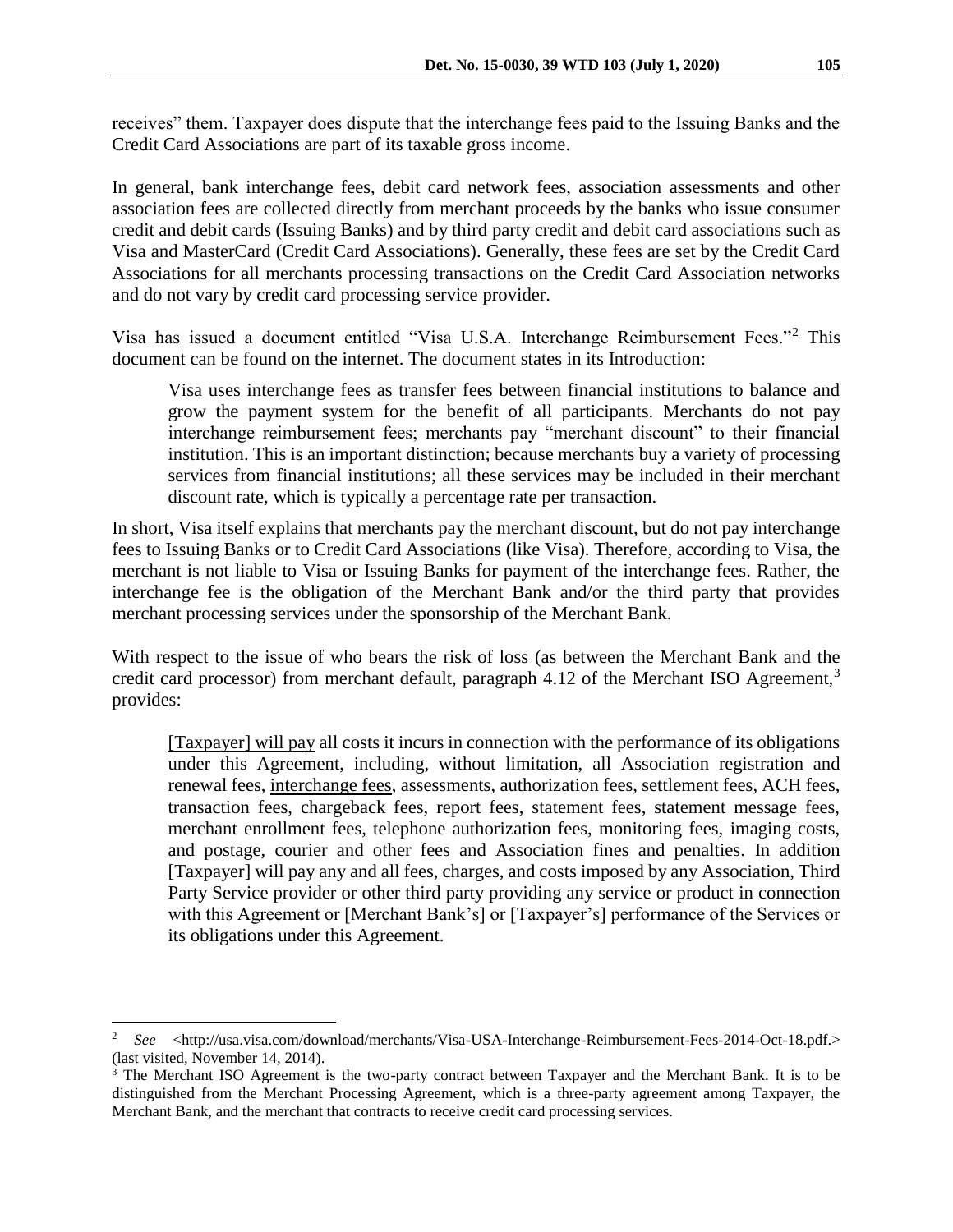Merchant ISO Agreement,  $\P$  4.12, at p. 5 (emphasis added). Similarly, paragraph 7.1 provides:

[Taxpayer] will indemnify and hold [Merchant Bank] harmless from and against any and all claims, damages or losses suffered or incurred by [Merchant Bank] (including attorney's fees and costs) in connection with any (i) Merchant, including, without limitation, losses associated with purchases that are charged back to, and not paid by, a Merchant, fines, fees, assessments, penalties, expenses or any other charges assessed by any Association relating to any Merchant, and losses arising out of any breach of a Merchant Agreement by a Merchant, or (ii) fines, fees, assessments, penalties, or expenses and any other charge assessed by any Association relating to [Taxpayer], except where any such losses are due to [Merchant Bank's] gross negligence or willful misconduct.

Merchant ISO Agreement,  $\P$  7.1, at p. 12. In addition, paragraph 7.7(d) discusses merchant chargebacks. It provides in part:

[Merchant Bank] may withdraw from the ISO Reserve Account from time to time amounts equal to any losses suffered or incurred by [Merchant Bank], or reasonably expected by [Merchant Bank] to be suffered or incurred, in connection with (i) Merchant chargebacks, other Merchant acts, omissions, activity or fines, charges or other assessments made by an Association based upon any Merchant Activity.

Merchant ISO Agreement, ¶ 7.7(d), at p. 13. Finally, with respect to payments between the Taxpayer and the Merchant Bank, paragraphs 8.1 and 8.2 provide:

8.1 For the services rendered by [Taxpayer] pursuant to the terms of this Agreement and pursuant to the terms of any Merchant Agreement, [Merchant Bank] will calculate and pay [Taxpayer] a monthly payment amount ("MPA") as set forth in Schedule L attached. . .

8.2 The minimum payment due [Merchant Bank] from [Taxpayer] under the terms of this Agreement and surviving termination of this Agreement guaranteed for the Initial term and any Renewal term is set forth in Schedule L. [Merchant Bank] may deduct from any MPA otherwise payable to [Taxpayer] under this Agreement any amount owed by [Taxpayer] to [Merchant Bank] under this Agreement or otherwise . . . .

Merchant ISO Agreement,  $\P$  8.1, 8.2, at p. 15 (emphasis added). While we were not provided with Schedule L, it is our understanding that the interchange fees that Taxpayer owes to the Issuing Banks are deducted from the MPA prior to Taxpayer receiving those funds.

Taxpayer's books and records were examined by the Audit Division of the Department of Revenue ("Department") for the period January 1, 2009 through December 31, 2012. The Department's Audit Division cites the above-quoted contract provisions of the Merchant ISO Agreement as support for its conclusion that Taxpayer bears the risk of merchant defaults. *See* Auditor's Detail of Differences and Instructions to Taxpayer, p. 6. In the course of its audit, the Audit Division also discovered that Taxpayer reported interchange fees as income on its federal income tax returns. On August 12, 2013, the Audit Division issued Taxpayer an assessment totaling \$ . . . , which consisted of  $\$\ldots\]$  in service and other activities B&O tax,  $\$\ldots\]$  in interest, and a 5% assessment penalty of  $\$\ldots$ .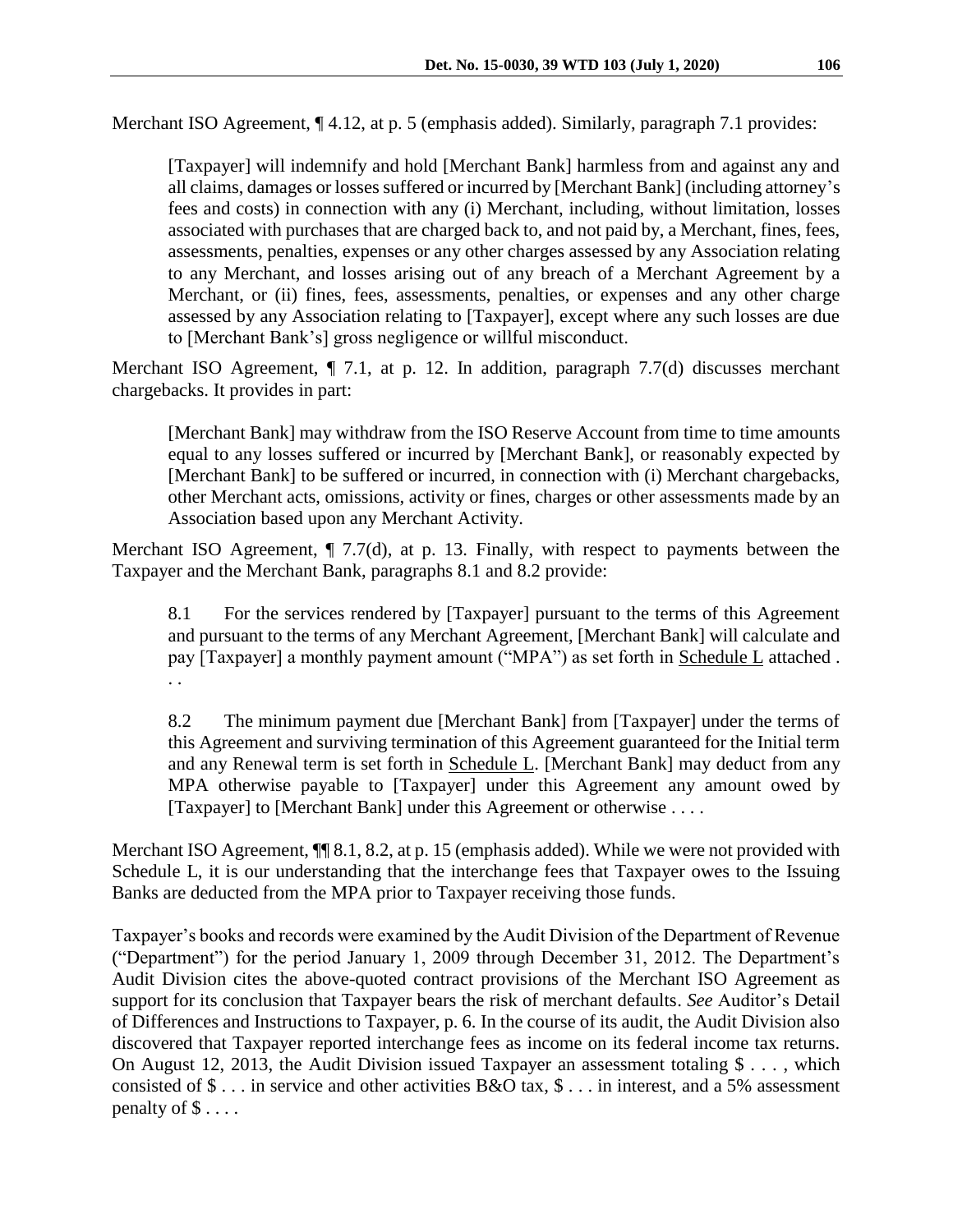Taxpayer filed a timely appeal.

 $\overline{a}$ 

#### ANALYSIS

Taxpayer contends that the interchange fees are not value proceeding or accruing to it, which means they are not part of its gross income and are therefore not subject to B&O tax. Taxpayer argues that it never receives the interchange fees because the Issuing Bank retains the interchange fees and Credit Card Association assessments from the proceeds transferred to the Merchant Bank in settlement of a bankcard transaction.

B&O tax is levied for the act or privilege of engaging in business activities. RCW 82.04.220. The term "business" includes "all activities engaged in with the object of gain benefit, or advantage to Taxpayer or to another person or class, directly or indirectly." RCW 82.04.140. Activities not otherwise classified fall under the service and other business activities B&O tax classification and are taxed based on "gross income of the business." RCW 82.04.290. "Gross income of the business" is broadly defined as:

[T]he value proceeding *or accruing* by reason of the transaction of the business engaged in and includes gross proceeds of sales, compensation for the rendition of services, gains realized from trading in stocks, bonds, or other evidences of indebtedness, interest, discount, rents, royalties, fees, commissions, dividends, and other emoluments however designated, all without any deduction on account of the cost of tangible property sold, the cost of materials used, labor costs, interest, discount, delivery costs, taxes, or any other expense whatsoever paid or accrued and without any deduction on account of losses.

RCW 82.04.080(1) (italics added). "Value proceeding or accruing" means the "consideration, whether money, credits, rights, or other property expressed in terms of money, actually received *or accrued*." RCW 82.04.090 (italics added).

With respect to the interchange fees,<sup>4</sup> Visa has issued a document entitled "Visa U.S.A. Interchange Reimbursement Fees" that applies to persons, banks, and companies (such as Taxpayer and its Merchant Bank). That document declares that merchants pay the merchant discount, but do not pay interchange fees to card-issuing banks, like Issuing Bank, or to Credit Card Associations. According to this document, merchants are therefore not liable to Credit Card Associations or Issuing Banks for payment of the interchange fees. The Merchant Bank refers the merchant account to Taxpayer and in return receives a referral fee from Taxpayer. The Merchant Bank does not own the merchant account. Rather, Taxpayer is the party that owns the merchant account, processes the card transactions for which it receives the merchant discount, and is liable for the transaction in case of merchant default.

Taxpayer assumes liability for payment of the interchange fees as a condition of its sponsorship agreement with the Bank. The interchange fee is a cost of doing business that Taxpayer takes into account in negotiating the bankcard transaction fees it charges merchants. Indeed, Taxpayer's

<sup>4</sup> [On June 26, 2017, after this determination was decided, the Department issued ETA 3204.2017 entitled "Credit Card Processors" which states the Department's position on the taxability of gross income from processing credit card transactions.]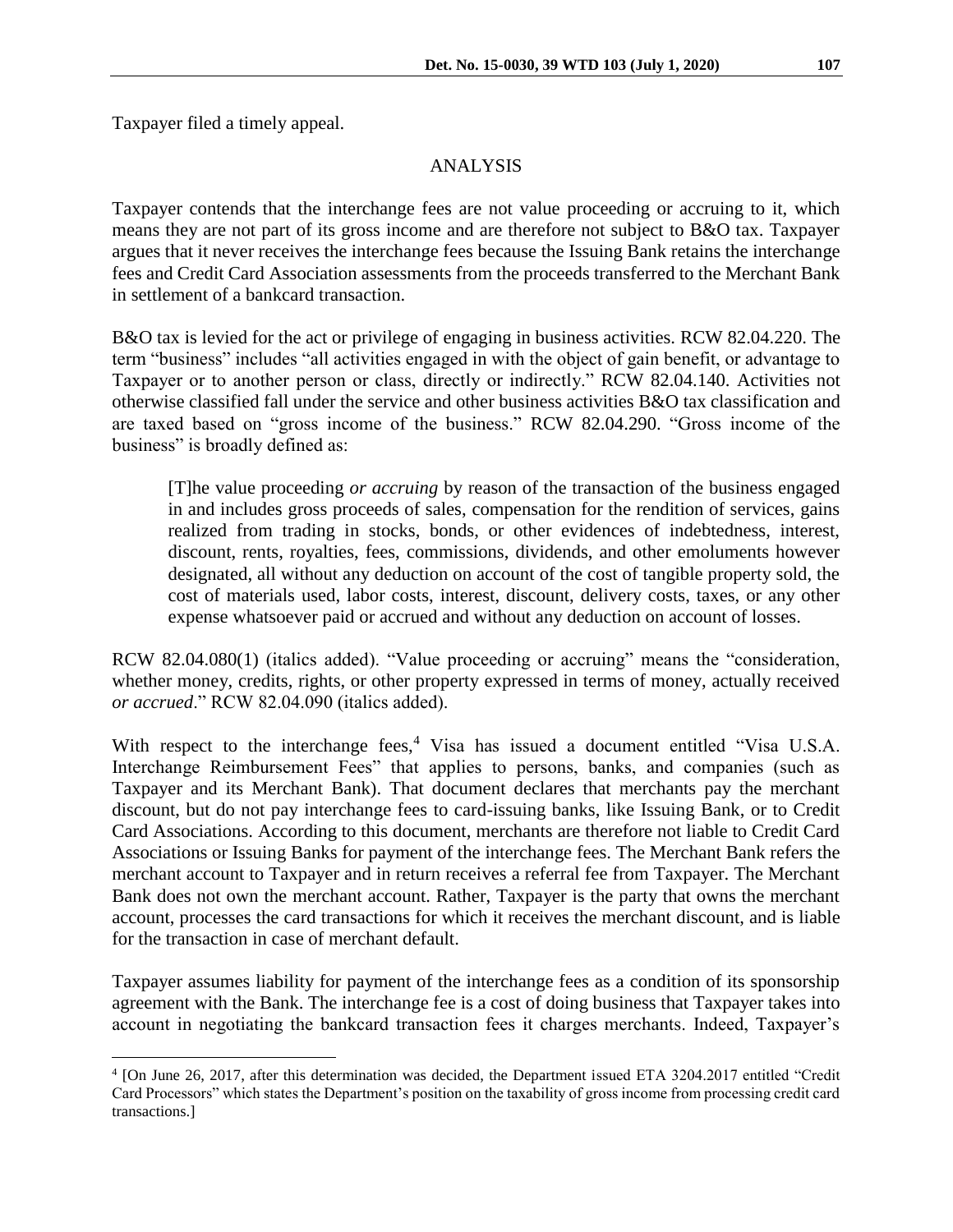federal income tax returns show that Taxpayer reports its gross receipts inclusive of interchange fees, and deducts those fees as ordinary business expenses. The fact that Taxpayer deals with the Credit Card Associations and Issuing Banks through its Merchant Bank does not relieve Taxpayer of its liability for interchange fees. Taxpayer contractually assumed liability for those fees in its agreement with the Merchant Bank. Moreover, the fact that Taxpayer does not possess the interchange fees does not mean that Taxpayer is not legally entitled to the interchange fees. *See*  WAC 458-20-197(2)(a) (value accrues to a taxpayer at the time it becomes legally entitled to receive the consideration.).

Taxpayer cites *Weyerhaeuser Co. v. Dep't of Revenue*, 106 Wn.2d 557, 723 P.2d 1141 (1986), in support for its position that it cannot be taxed on the interchange fees, because it did not actually "receive" them. We disagree with Taxpayer's reading of *Weyerhaeuser*. Taxpayer contends the Audit Division is imputing the interchange fee income and that there is actually no gross income of the business upon which to impose the tax. In *Weyerhaeuser*, the Court found that the Department's assessment was contrary to the terms of the installment contracts at issue in that case, because the installment contracts charged no interest. *Weyerhaeuser*, 106 Wn.2d at 566, 723 P.2d at 1146. Weyerhaeuser reported the entire contract price as gross proceeds taxable under the wholesaling B&O tax rate, which was lower than the service rate applied to interest income. *Id*. at 564. The Department did not impute receipts; rather it reclassified Weyerhaeuser's receipts from wholesaling to service, thus "imputing interest." *Id*. at 565. The *Weyerhaeuser* decision concluded that interest income, which was taxable at a higher rate, could not be imputed from amounts received for the interstate installment sale of Weyerhaeuser's logs.

The Court did not find that *Weyerhaeuser* did not receive the money. *Id*. Rather, the Court found that a wholesale installment sales contract, which did not provide for interest, was not subject to an imputation of interest for Washington business and occupation excise tax purposes even though the wholesaler might have computed an interest component of the sale for its internal bookkeeping purposes. *Id*. at 566. Thus, *Weyerhaeuser* does not preclude the Department from taxing income, as represented by accounting entries. In this case, Taxpayer was contractually entitled to claim the gross amount of the merchant discount from its merchant clients, including the portion intended to cover the Taxpayer's interchange fee expenses. The interchange fees were part of Taxpayer's costs of doing business as an ISO, which may not deducted from the measure of the B&O tax. *See* RCW 82.04.080(1) ("gross income of the business" includes the "value proceeding or accruing" from a business transaction without deduction on account of the costs of doing business). There is no imputation of income in this case. The Department is taxing receipts that the Taxpayer was contractually entitled to receive and contractually obligated to pay.

As stated previously, according to Taxpayer's own federal tax returns, Taxpayer reports the gross merchant discount as its own income, and reports the interchange fees as ordinary and necessary business expenses.<sup>5</sup> This is consistent with the fact that the merchant contracted directly with the Taxpayer for credit card processing, and the Taxpayer entered into an independent contractual relationship with the Bank whereby it assumed liability for the interchange fees arising from the transactions it submitted for processing. The interchange fee is required by Credit Card Associations and Issuing Banks to process a transaction. As such, it is a cost of doing business for

 $<sup>5</sup>$  [The fact that a Taxpayer reports Interchange Fees as income on their federal income tax returns is not a determinative</sup> fact whether the Interchange Fees are subject to Washington state B&O taxation.]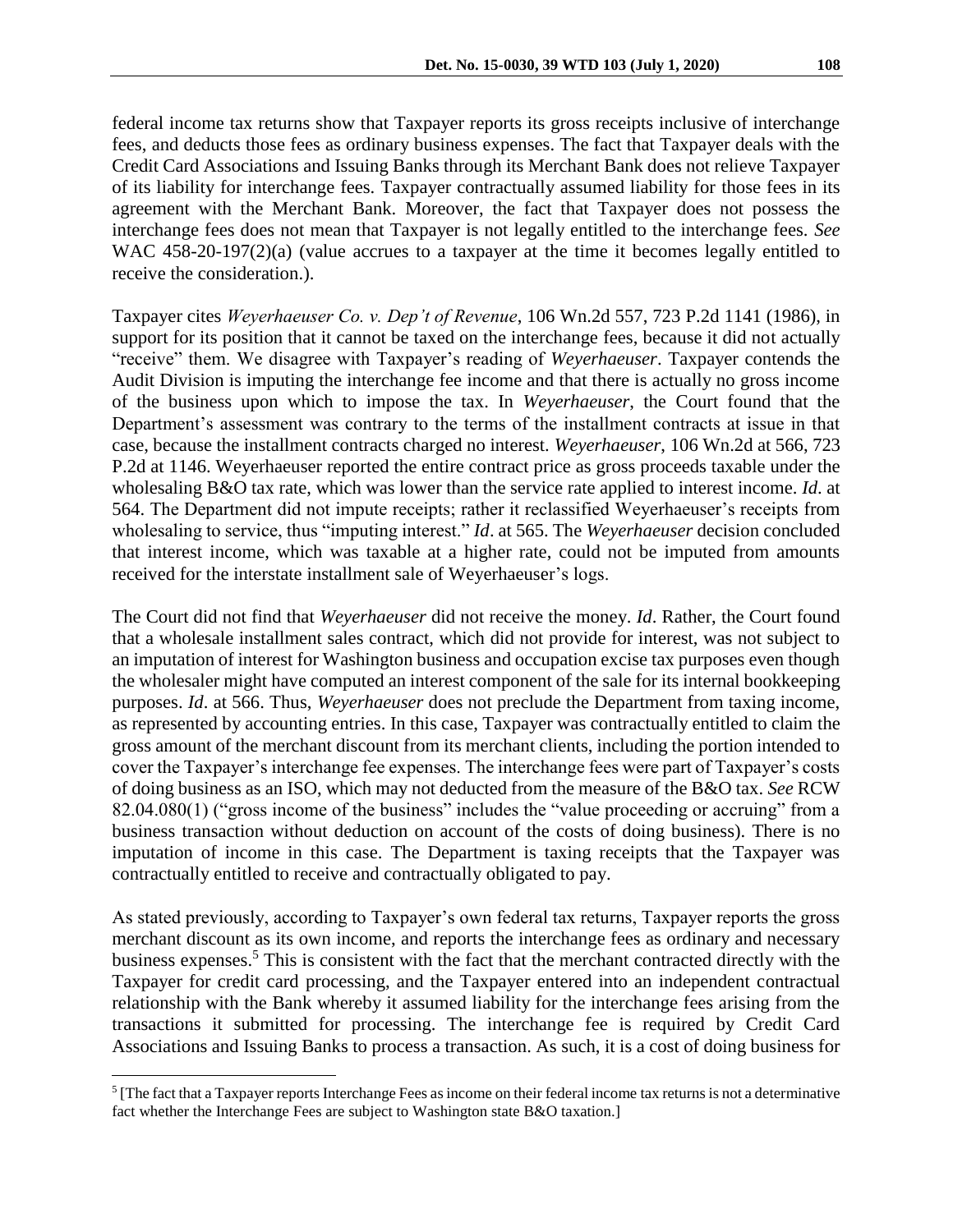Taxpayer. Costs of doing business are not deductible from "gross income of the business," which establishes the measure of the B&O tax. In other words, Taxpayer's gross income is subject to B&O tax without deducting any expenses paid or accrued. RCW 82.04.080. The interchange fee is an amount the Taxpayer is contractually entitled to receive and is contractually obligated to pay to the Issuing Bank. Therefore, we hold that the interchange fees in this case are rightfully included in Taxpayer's gross receipts and are subject to B&O taxation.<sup>6</sup>

Although Taxpayer did not directly assert that the interchange fees are non-taxable under the authority of WAC 458-20-111 (Rule 111), Taxpayer does state in its petition that the Audit Division "incorrectly analyzes the B&O taxability of the interchange fee under Rule 111." Because the Taxpayer alleges error under Rule 111, we will address the issue. As we explained in Det. No. 05-0139, 26 WTD 6 (2007), Rule 111 pertains to advances and reimbursements. *See* 26 WTD 6 (2007) (holding that, in addition to Rule 164, commission payments from a general insurance agent to sub-agents also did not qualify for Rule 111 non-taxable pass-through payments because the general agent was not liable for payment of the commissions solely as an agent of the insurance company). Rule 111 recognizes that a business can receive certain advances or reimbursements solely in the business's capacity as an agent for the customer or client. The payments meeting the requirements of Rule 111 are not attributed to the business activities of the taxpayer and may be excluded from the measure of the tax. The Washington Supreme Court has identified the following criteria for applying Rule 111:

For the rule to apply, three conditions must be met: "(1) the payments are 'customary reimbursement for advances made to procure a service for the client'; (2) the payments 'involve services that the taxpayer did not or could not render'; and (3) the taxpayer 'is not liable for paying the [third party] except as the *agent* of the client.'

*Washington Imaging Servs., LLC v. Dep't of Revenue*, 171 Wn.2d 548, 561-62, 252 P.3d 885 (2011) (citing *Rho Co. v. Dep't of Revenue*, 113 Wn.2d 561, 567-68, 782 P.2d 986 (1989) (quoting *Christensen, O'Connor, Garrison & Havelka v. Dep't of Revenue*, 97 Wn.2d 764, 769, 649 P.2d 839 (1982) (emphasis in original)). With regard to the third element, the Washington Supreme Court has further ruled that the taxpayer must also establish that its use of the funds to pay a third party is *solely* as an agent of the customer or client. *Washington Imaging*, 171 Wn.2d at 563, 252 P.3d at 892 (citing *City of Tacoma v. William Rogers Co.,* 149 Wn.2d 169, 178, 60 P.3d 79 (2002)). In the present matter, the taxpayer does not meet the third element because, as explained above, it is primarily liable for payment of the interchange fees. Taxpayer is not required to make the

<sup>6</sup> WAC 458-20-19404, which applies to financial institutions, specifically states that interchange fees are not deductible from a taxpayer's gross receipts from providing credit card processing services to merchants. Rule 19404 reads, in relevant part, as follows:

Receipts from merchant discount. The numerator of the receipts factor includes receipts from merchant discount if the commercial domicile of the merchant is in this state. Such receipts must be computed net of any cardholder charge backs, but must not be reduced by any interchange transaction fees or by any issuer's reimbursement fees paid to another for changes made by its card holders.

Rule 19404(4)(h). There is no reason to tax receipts from merchant discount fees differently when credit card processing services are provided by an entity other than a financial institution.